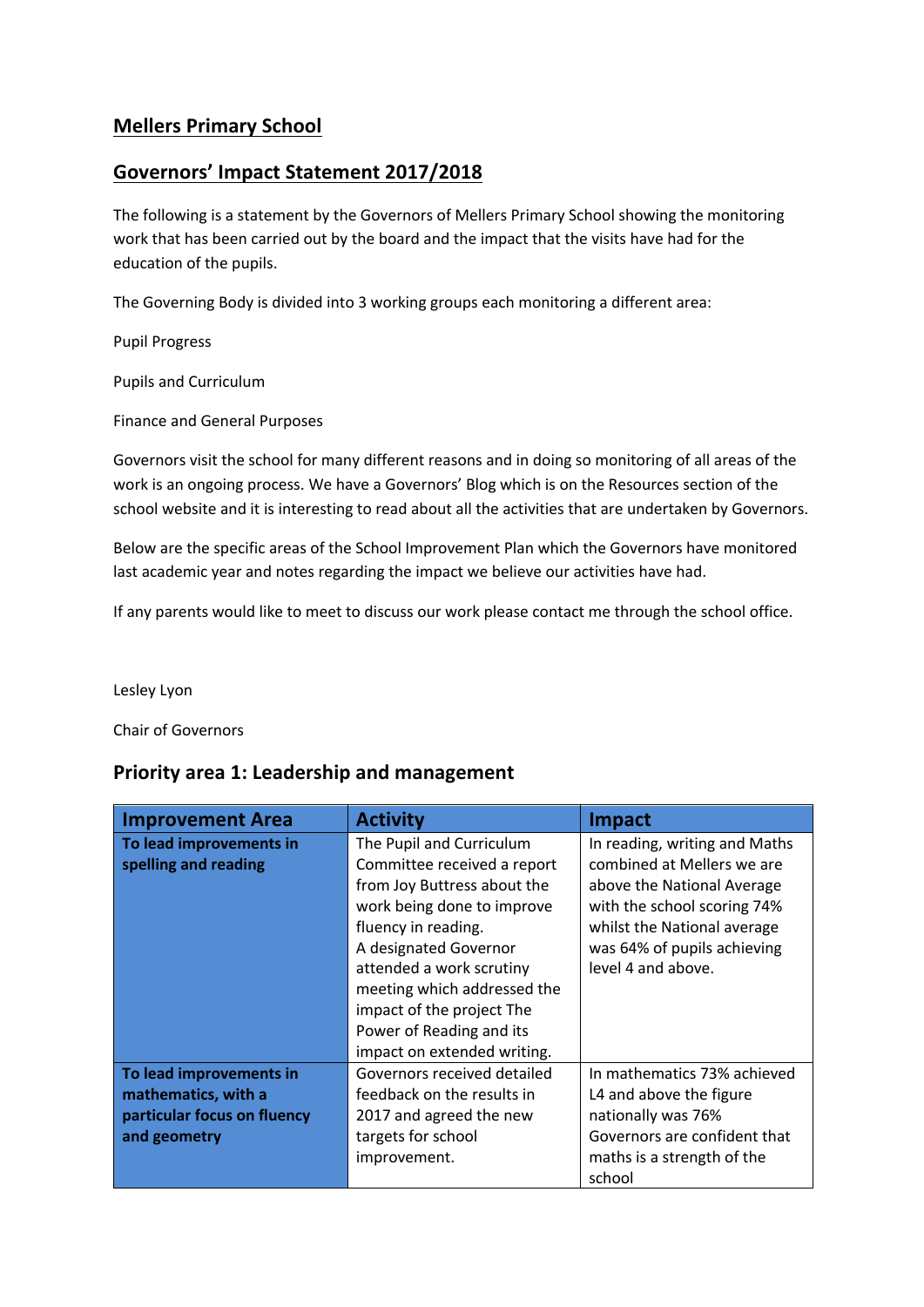|                                | The designated Governor for                                      |                                                             |
|--------------------------------|------------------------------------------------------------------|-------------------------------------------------------------|
|                                | Maths attended lessons and                                       |                                                             |
|                                | observed teaching in                                             |                                                             |
|                                | mathematics.                                                     |                                                             |
| To lead improvements in the    | The designated Governor met                                      | The students achieving                                      |
| progress of vulnerable         | with the SENCo to discuss                                        | Greater Depth in their learning                             |
| (including those working at or | those children on the SEND list                                  | has increased. This will<br>continue to be a focus for the  |
| towards Greater Depth) pupils  | and to check they were                                           |                                                             |
|                                | making progress.<br>The Chair met with the SENCo                 | school and we hope to achieve<br>improvements year on year. |
|                                | to look at the PP data to                                        |                                                             |
|                                | ensure that pupils were being                                    |                                                             |
|                                | tracked carefully and that each                                  |                                                             |
|                                | child was getting their                                          |                                                             |
|                                | allocation of funding                                            |                                                             |
|                                | The Pupil and Curriculum                                         |                                                             |
|                                | Committee has met                                                |                                                             |
|                                | throughout the year with                                         |                                                             |
|                                | various cohorts of pupils to get                                 |                                                             |
|                                | feedback about teaching and                                      |                                                             |
|                                | learning. This had a special                                     |                                                             |
|                                | emphasis on those working at                                     |                                                             |
|                                | greater depth at one of the                                      |                                                             |
|                                | meetings.                                                        |                                                             |
|                                | As part of the Pupil Progress                                    |                                                             |
|                                | work the Governors had                                           |                                                             |
|                                | training from Claire Colemore,<br>Clerk to the Governors so that |                                                             |
|                                | they understand the school                                       |                                                             |
|                                | data and how to challenge the                                    |                                                             |
|                                | Head and staff about the                                         |                                                             |
|                                | progress pupils made at the                                      |                                                             |
|                                | school - this was followed by                                    |                                                             |
|                                | an excellent session in which                                    |                                                             |
|                                | Governors took part in a                                         |                                                             |
|                                | meeting in which progress of                                     |                                                             |
|                                | pupils was reviewed by a class                                   |                                                             |
|                                | teacher and TA                                                   |                                                             |
| To maintain the school's       | The subject of the school                                        | Evidence suggests that the                                  |
| strategic approach to the      | expansion has been an                                            | school expansion has been                                   |
| expansion of the school        | ongoing subject of discussion<br>and monitoring for the          | successful although Governors                               |
|                                | Governors. Conversations with                                    | are mindful that the impact<br>needs to be monitored over   |
|                                | staff have lead the Governors                                    | the coming years. Views of                                  |
|                                | to conclude that staff cohesion                                  | staff and pupils support this                               |
|                                | and interaction is probably                                      | view. The views of parents are                              |
|                                | greater than before and that                                     | to be gathered in the new                                   |
|                                | the expansion has lead to                                        | academic year.                                              |
|                                | further developments in many                                     |                                                             |
|                                | aspects of school life.                                          |                                                             |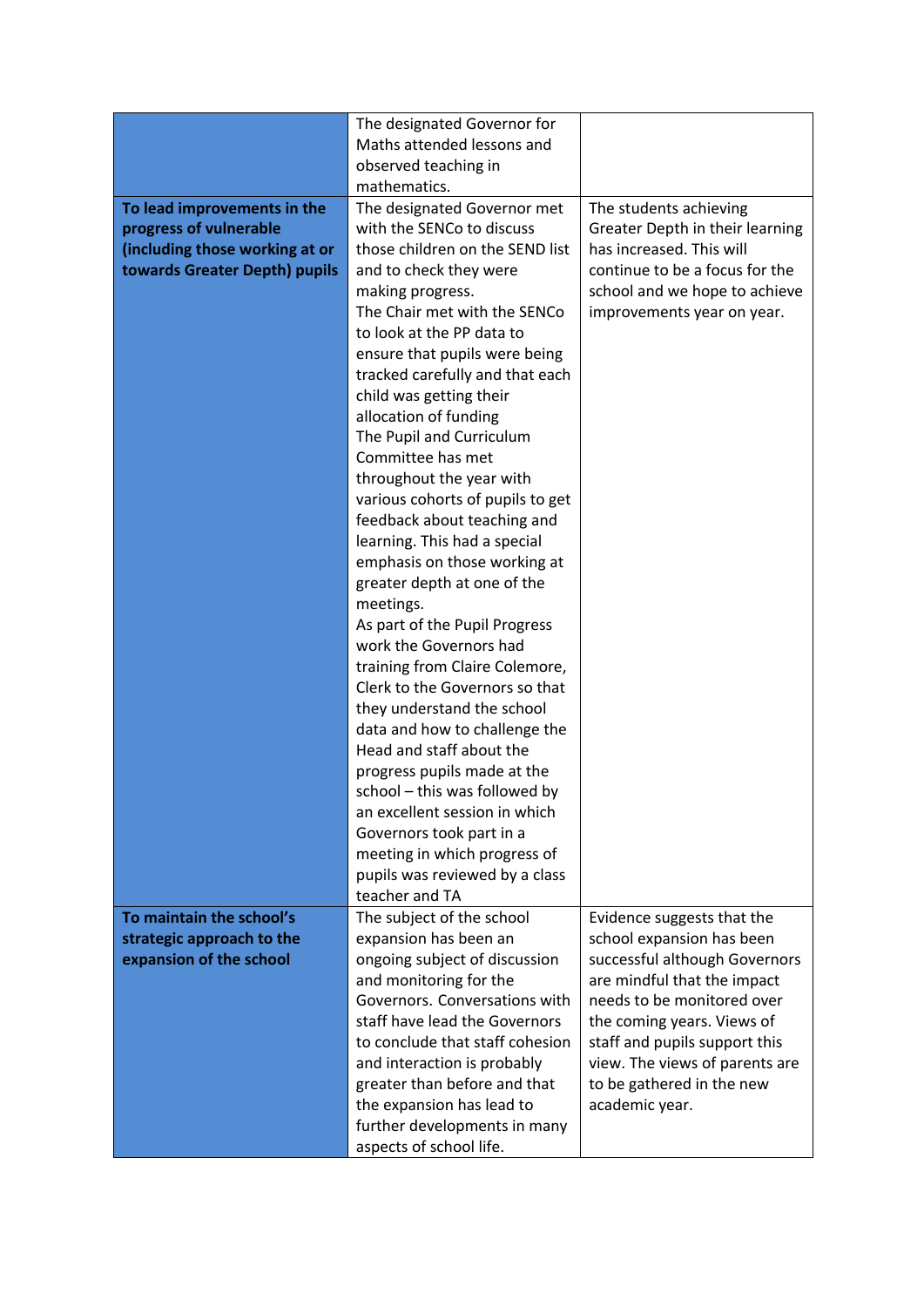| In the middle of the year we    |  |
|---------------------------------|--|
|                                 |  |
| were approached by the LA to    |  |
| expandby taking in another      |  |
| class. There was much debate    |  |
| by the Governors and two        |  |
| Governors attended a meeting    |  |
| with the LA. The children are   |  |
| now in school and whilst there  |  |
| is still much to monitor around |  |
| progress of the children and    |  |
| the effect of the transition on |  |
| the school Governors are        |  |
| happy that the children have    |  |
| settled well.                   |  |

# **Priority area 2: Behaviour and safety**

| <b>Improvement Area</b>                                                                                                                               | Activity                                                                                                                                                                                                                                                                                                                                                                                                            | Impact                                                                                                                                                                                                            |
|-------------------------------------------------------------------------------------------------------------------------------------------------------|---------------------------------------------------------------------------------------------------------------------------------------------------------------------------------------------------------------------------------------------------------------------------------------------------------------------------------------------------------------------------------------------------------------------|-------------------------------------------------------------------------------------------------------------------------------------------------------------------------------------------------------------------|
| To further decrease persistent<br>absenteeism                                                                                                         | The Pupil and Curriculum<br>Committee received a detailed<br>report from the Deputy Head<br>about attendance and in<br>particular about persistent<br>absence. It has dropped<br>despite the school having<br>grown in size. Governors are<br>confident in the hard work<br>being done by the school to<br>address the issue and are<br>pleased with the progress.                                                  | The number of persistent<br>absentees in the school has<br>dropped from 3 to 6 despite<br>the increased number of<br>pupils. Evidence suggests that<br>pupils enjoy coming to school<br>and feel safe and secure. |
| To continue year on year<br>improvements in pupil<br>attendance                                                                                       | See above                                                                                                                                                                                                                                                                                                                                                                                                           | See above                                                                                                                                                                                                         |
| To maintain the Mellers ethos<br>(the Mellers' Way) through<br>behaviour and attitudes, with<br>school having expanded and<br>building work completed | The Pupil and Curriculum<br>Committee have met on<br>several occasions to discuss<br>the behaviour and safety of<br>pupils in the school. Pupils are<br>confident that behaviour is<br>excellent and when it is<br>challenging it is dealt with<br>quickly and effectively.<br>This view was also evidenced<br>by the Peer Review which was<br>attended by a small group of<br>Governors and fed back to the<br>FGB | Evidence collected from pupils,<br>staff and other school<br>improvement partners suggest<br>that the ethos at Mellers is<br>fully embedded and continuing<br>to develop                                          |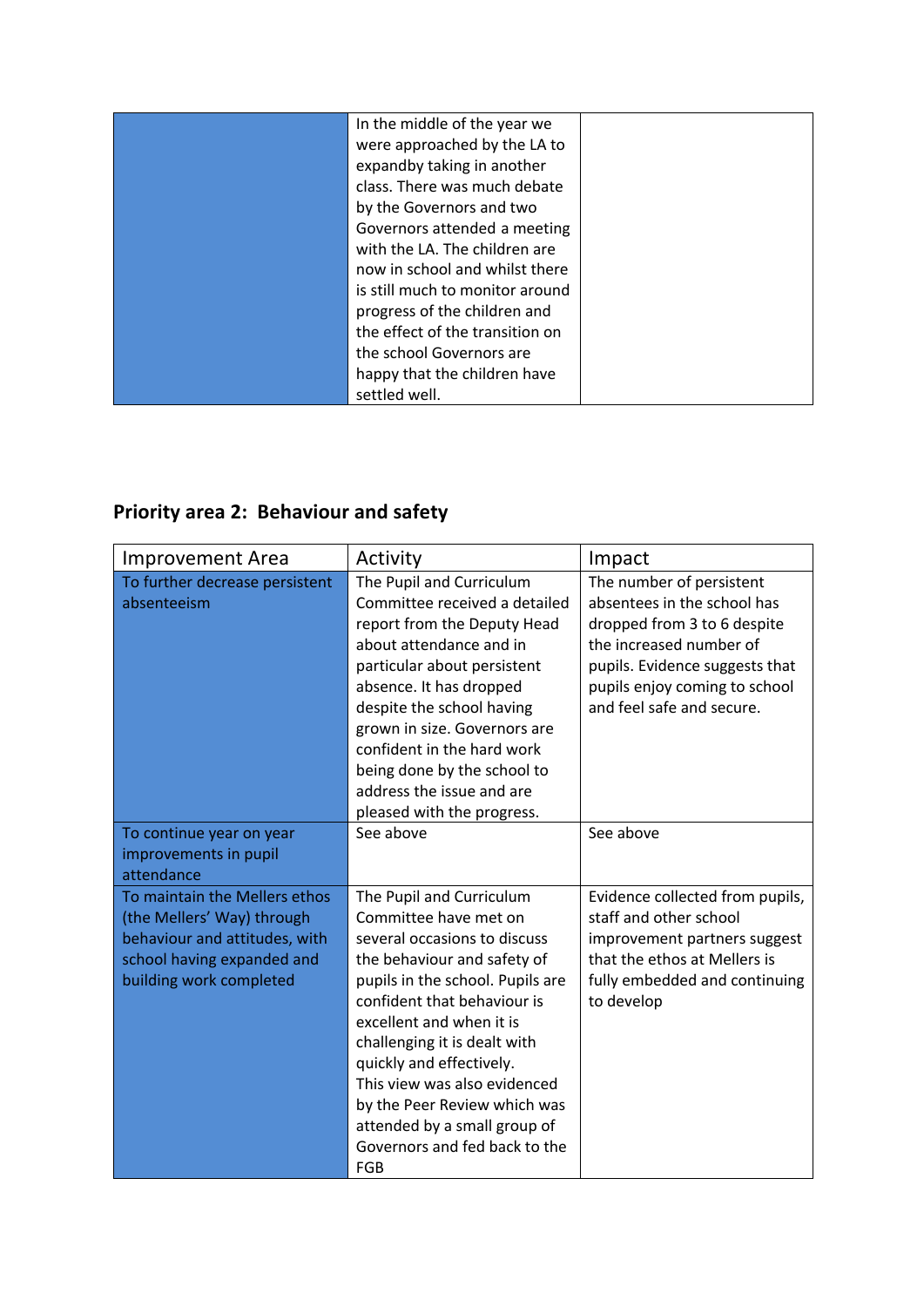**Priority area 3: Quality of teaching**

| <b>Improvement Area</b>                                                                               | <b>Activity</b>                                                                                                                                                                                                                                                 | <b>Impact</b>                                                                                                                                                                                                                                                                                                                                                                                                                         |
|-------------------------------------------------------------------------------------------------------|-----------------------------------------------------------------------------------------------------------------------------------------------------------------------------------------------------------------------------------------------------------------|---------------------------------------------------------------------------------------------------------------------------------------------------------------------------------------------------------------------------------------------------------------------------------------------------------------------------------------------------------------------------------------------------------------------------------------|
| To ensure that all teaching is<br>good or better                                                      | Governors received reports<br>from the Headteacher giving<br>feedback from lesson<br>observations and details of<br>plans put in place where<br>necessary. The feedback has<br>been evidenced in learning<br>walks and work scrutiny<br>attended by Governors.  | Of the 15 teachers at Mellers:<br>5 are rated outstanding overall<br>10 are rated good overall                                                                                                                                                                                                                                                                                                                                        |
| To further develop<br>improvements in the quality of<br>teaching through peer<br>coaching and support | Governors have attended<br>several sessions in which staff<br>have worked alongside others<br>in partner schools.<br>Governors have received<br>reports and joined sessions of<br>work done in partnership with<br>the Transform Alliance and the<br><b>NLT</b> | The peer coaching review<br>which took place in the<br>Autumn of 2017 judged the<br>school to be grade 2+<br>Evidence suggests that the<br>school is reflective and<br>evaluates its progress<br>honestly. It then puts in place<br>effective improvement<br>strategies.                                                                                                                                                              |
| To increase the number of<br>children working at greater<br>depth in each class                       | Governors took part in an<br>excellent session in which<br>provision for these pupils was<br>discussed and planned.<br>The Pupil and Curriculum<br>Committee discussed the<br>provision with a group of more<br>able pupils.                                    | The number of children<br>working at greater depth<br>increased in all year groups<br>from 2017, when there were<br>very few pupils working at GD.<br>2018:<br>R.<br>Wr<br>M<br>20% 15% 17%<br>Y1<br>Y2<br>5% 5%<br>7%<br>3%<br>Y3<br>7% 7%<br>Y4<br>3% 3%<br>0%<br>17% 14% 3%<br><b>Y5</b><br>24% 7%<br>7%<br>Υ6<br>Those children with English as<br>an Additional Language and<br>receiving Pupil Premium do<br>particularly well. |

### **Priority area 4: Achievement of pupils**

| <b>Improvement Area</b>       | <b>Activity</b>             | <b>Impact</b>                 |
|-------------------------------|-----------------------------|-------------------------------|
| To further raise standards in | The Pupil and Curriculum    | Grammar punctuation and       |
| English at KS1 and KS2,       | Committee received a report | spelling for this year was in |
| particularly spelling and     | from Joy Buttress about the | line with National standards. |
| reading                       | work being done to improve  | Reading was considerably      |
|                               | fluency in reading.         | above National standards      |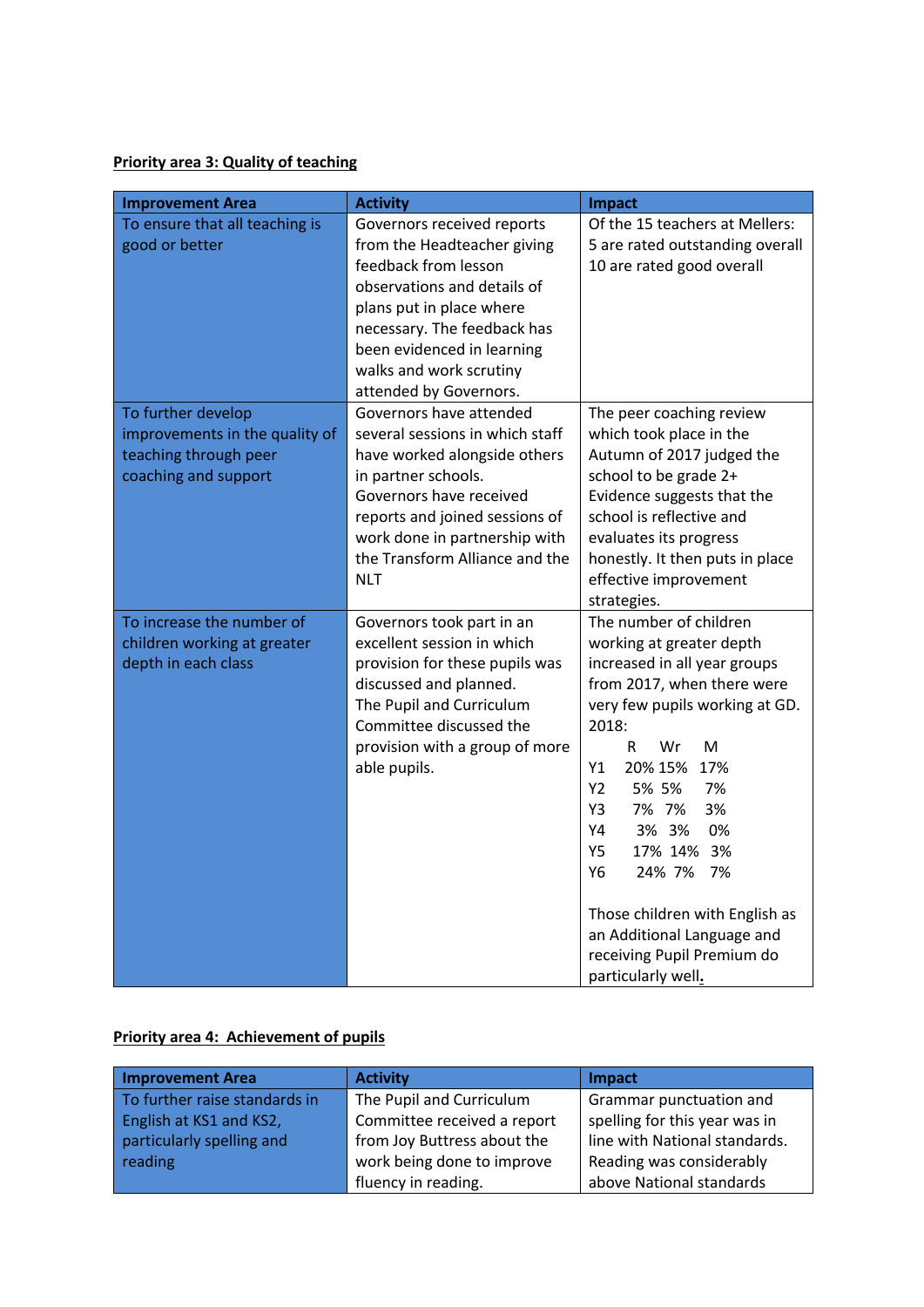|                                | A designated Governor          |                                  |
|--------------------------------|--------------------------------|----------------------------------|
|                                | attended a work scrutiny       |                                  |
|                                | meeting which addressed the    |                                  |
|                                | impact of the project The      |                                  |
|                                | Power of Reading and its       |                                  |
|                                | impact on extended writing.    |                                  |
| To further raise standards in  | The designated Governor for    | Maths was 3% below National.     |
| maths at KS1 and KS2,          | Mathematics has been           |                                  |
| particularly fluency           | involved in the scrutiny of    |                                  |
|                                | pupils work and has observed   |                                  |
|                                | teaching.                      |                                  |
|                                | The Pupil and Curriculum       |                                  |
|                                | Committee has received         |                                  |
|                                | detailed feedback from the     |                                  |
|                                | School Council on teaching and |                                  |
|                                | learning.                      |                                  |
| To ensure that the outcomes    | A group of Governors           | The children achieving greater   |
| of the peer review focusing on | attended an excellent morning  | depth in reading has increased   |
| vulnerable pupils are further  | when staff worked alongside    | from $0 - 23%$                   |
| developed                      | teachers from other schools to | It has also increased in writing |
|                                | develop strategies to ensure   | and Maths                        |
|                                | the more able pupils were      |                                  |
|                                | reaching their full potential. |                                  |

## **Priority area 5: Early years' provision**

| To consolidate and embed      | Two Governors have made             | The KS1 cohort was -12.6%     |
|-------------------------------|-------------------------------------|-------------------------------|
| recent improvements in Early  | visits to the Foundation Stage      | below the National Average    |
| Years to secure consistently  |                                     | for Reading, -14.1% below for |
| outstanding provision and     |                                     | Writing, -11.0% below for     |
| outcomes in EYFS              |                                     | Maths, -3.7% below for        |
|                               |                                     | Science, and -14.1% below for |
|                               |                                     | <b>RWM</b>                    |
| To improve outdoor provision  | In her visit to a Pupil Progress    |                               |
|                               | meeting the Lead teacher            |                               |
|                               | talked about the impact of the      |                               |
|                               | improved outdoor space.             |                               |
|                               | Governors are now confident         |                               |
|                               | that it is fit for purpose and an   |                               |
|                               | inspiring place for the children    |                               |
|                               | to learn.                           |                               |
| To further develop early SEND | Two TAs from EYFS attended          |                               |
| identification and support    | the meeting of the Pupil and        |                               |
|                               | Curriculum Committee to             |                               |
|                               | explain the provision for           |                               |
|                               | children with Special               |                               |
|                               | <b>Educational Needs. Governors</b> |                               |
|                               | asked them many questions           |                               |
|                               | and felt confident that the         |                               |
|                               | provision is good. This was         |                               |